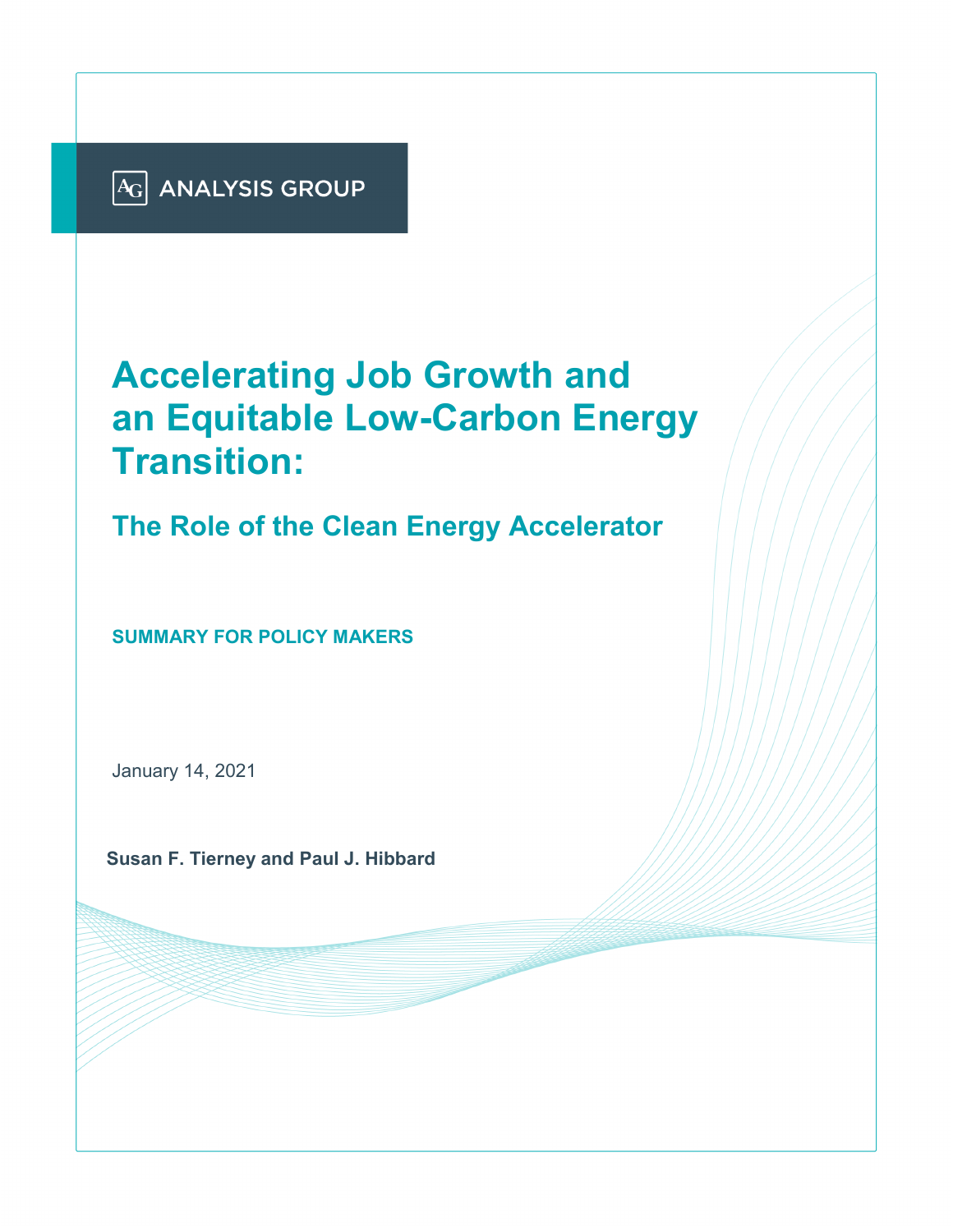# **Summary for Policy Makers**

Federal policy makers face decisions about whether to endorse and support a national green bank as part of economic recovery package to help address the economic and other crises that presently overwhelm the American people. This paper aims to inform that question.

Like many nations, the United States faces several simultaneous and urgent crises: the global pandemic; the devastation to so many workers, small and large business owners, subnational governments, non-profits, and sectors of the economy; systemic and pervasive racial injustice and social inequities; and the damaging impacts of climate change. Countless articles and analyses have been written about these crises. Some combination of impacts from them has been directly experienced in personal ways by every American, with the harshest impacts befalling marginalized, disadvantaged, low income populations and communities of color.

Earlier this year, the federal government acted relatively quickly to inject dollars into the bank accounts of individuals and small businesses around the country. That provided an important but temporary financial safety net. Even with further relief provided by Congress at the end of 2020, much more help is needed to get the economy back on track.

As Congress and the new President move beyond the relief stages of economic packages into more structural investment to create jobs and drive economic recovery, opportunities exist to also use those federal dollars to address the many crises in the near term, and to lay the groundwork for long-term benefits to the U.S. economy, health, and welfare. This could be done by targeting stimulus investments towards supporting an equitable transition of the nation's energy sector to low- and zero-carbon technologies. On the campaign trail, President-Elect Biden pledged to spend \$2 trillion on green infrastructure over his first term.

As part of a 2020 study conducted a few months into the pandemic, a team of distinguished economists (including Nobel Laureate Joseph Stiglitz and Lord Nicholas Stern) surveyed over 230 economic and financial experts about the effectiveness of different economic stimulus approaches. Taking into consideration such factors as speed of implementation, long-term economic-multiplier effects, and climate impact potential, the survey indicated a strong preference for five categories of investments in clean energy: physical clean energy infrastructure, building efficiency retrofits, investment in education and training, natural capital investment, and clean energy R&D.<sup>[1](#page-1-0)</sup>

Multiple policy options exist to stimulate energy-related job creation and investment, including tax incentives for various types of investments, formula-based grant programs, and programs like loan guarantees. These options involve trade-offs, such as in their ability to move funding to recipients quickly (e.g., tax incentives, formula grants, categorical grants like weatherization) versus targeting certain types of investment over longer time periods (e.g., Department of Energy loan guarantees for zero-carbon technologies; ARPA-E project funding).

<span id="page-1-0"></span> $\overline{a}$ 

 $1$  More specifically, these investment clusters were: (1) "clean physical infrastructure investment in the form of renewable energy assets, storage (including hydrogen), grid modernisation and CCS technology;" (2) "building efficiency spending for renovations and retrofits including improved insulation, heating, and domestic energy storage systems;" (3) "investment in education and training to address immediate unemployment from COVID-19 and structural shifts from decarbonization;" (4) "natural capital investment for ecosystem resilience and regeneration including restoration of carbon-rich habitats and climate-friendly agriculture;" and (5) "clean R&D spending." Cameron Hepburn, Brian O'Callaghan, Nicholas Stern, Joseph Stiglitz and Dimitri Zenghelis, "Will COVID-19 fiscal recovery packages accelerate or retard progress on climate change?" Oxford Review of Economic Policy, Smith School Working Paper, May 4, 2020.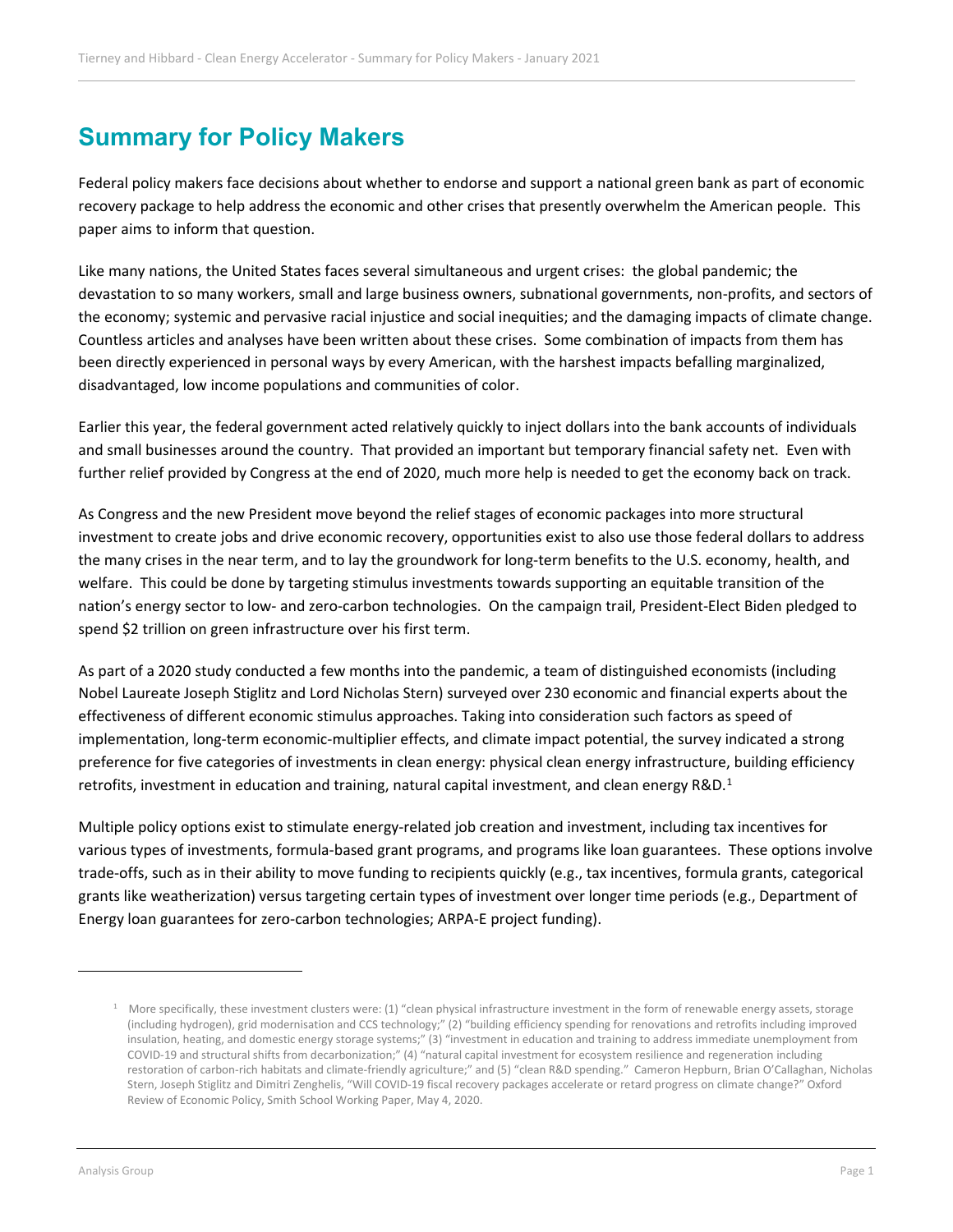During the last economic stimulus program that included large energy-related funding (i.e., through the American Recovery and Reinvestment Act of 2009 ("ARRA")), virtually all of these policy tools were used, along with a preference for action through existing federal authorities to avoid the need for new government programs. The operative phrase for the ARRA package at the time was "targeted, timely and temporary."

This time, there's the opportunity to add "transformative" to the "targeted, timely, and temporary" strategy for a 2021 stimulus approach. The lessons learned from the ARRA — "be opportunistic," "target, target, target," "keep it simple," "keep your eye on the prize" $2 2 -$  would be supported by including a new national green bank as part of an economic stimulus package aimed at recovery and growth.

The idea would be for the federal government to authorize and provide seed funding for the "Clean Energy and Sustainability Accelerator" (or "Accelerator," as the national green bank is called in two bills passed in 2020 by the

House of Representatives). Congress would fund the Accelerator, a new, non-profit corporation with the mandate to combat "the causes and effects of climate change through the rapid deployment of mature technologies and scaling of new technologies" that reduce greenhouse gas ("GHG") emissions in the U.S. The Accelerator's own charter would empower it to do so by fast-tracking — *accelerating* — the pace of cleanenergy technology deployment, economic development and equitable energy transitions.

The Accelerator fits the economic-stimulus profile of being targeted, timely, temporary, and transformative, while also being opportunistic, simple, and strategically focused on the prize.

 **Targeted**: In the near term, the Accelerator would focus on getting money rapidly into the economy by supporting projects that implement mature cleanenergy technologies. This could be done by the Accelerator quickly channeling funding to existing state and local green banks to lend to projects already in their queues, thus moving dollars into

**The Clean Energy and Sustainability Accelerator: The Basics** The Accelerator's mission would be to: (1) provide support for financing investment in low/zeroemission technologies and processes; (2) catalyze (but not compete with) private capital to support clean technologies; (3) enable climate-impacted communities to benefit from projects/investments; (4) provide support for workers and communities as part of the low-carbon energy transition; (5) support the creation of green banks in the U.S.; and (6) hasten the transition to a clean energy economy while lowering costs where possible. The Accelerator would move funds into the market in two ways: directly, by financing or investing in eligible projects that reduce GHG emissions, through a number of financial instruments; indirectly, by providing capital and other assistance to state or local green banks which in turn lend to their own projects. In making investments and assisting in financing for projects that reduce GHG emissions, the Accelerator would prioritize equitable transitions, environmental justice, and the creation of good jobs. The Accelerator would be an independent non-profit organization with its own board. Its Congressional funding provisions would require public accountability and transparency

local economies and delivering jobs, economic activity, GHG emission reductions, and equitable outcomes. The Accelerator can also directly solicit and review project proposals that reduce pollution in disadvantaged and environmental-justice communities, create job and ownership opportunities for the local workforce and residents, and leverage private capital that would not otherwise be attracted to such projects. It can target projects with high GHG emissions reduction per dollar invested, and with other high payoff in terms of employment multipliers and

consistent with its public mission.

<span id="page-2-0"></span>

<sup>2</sup> Joseph E. Aldy, "A Preliminary Assessment of the American Recovery and Reinvestment Act's Clean Energy Package," *Review of Environmental Economics and Policy,* 7, 136-155, January 2013.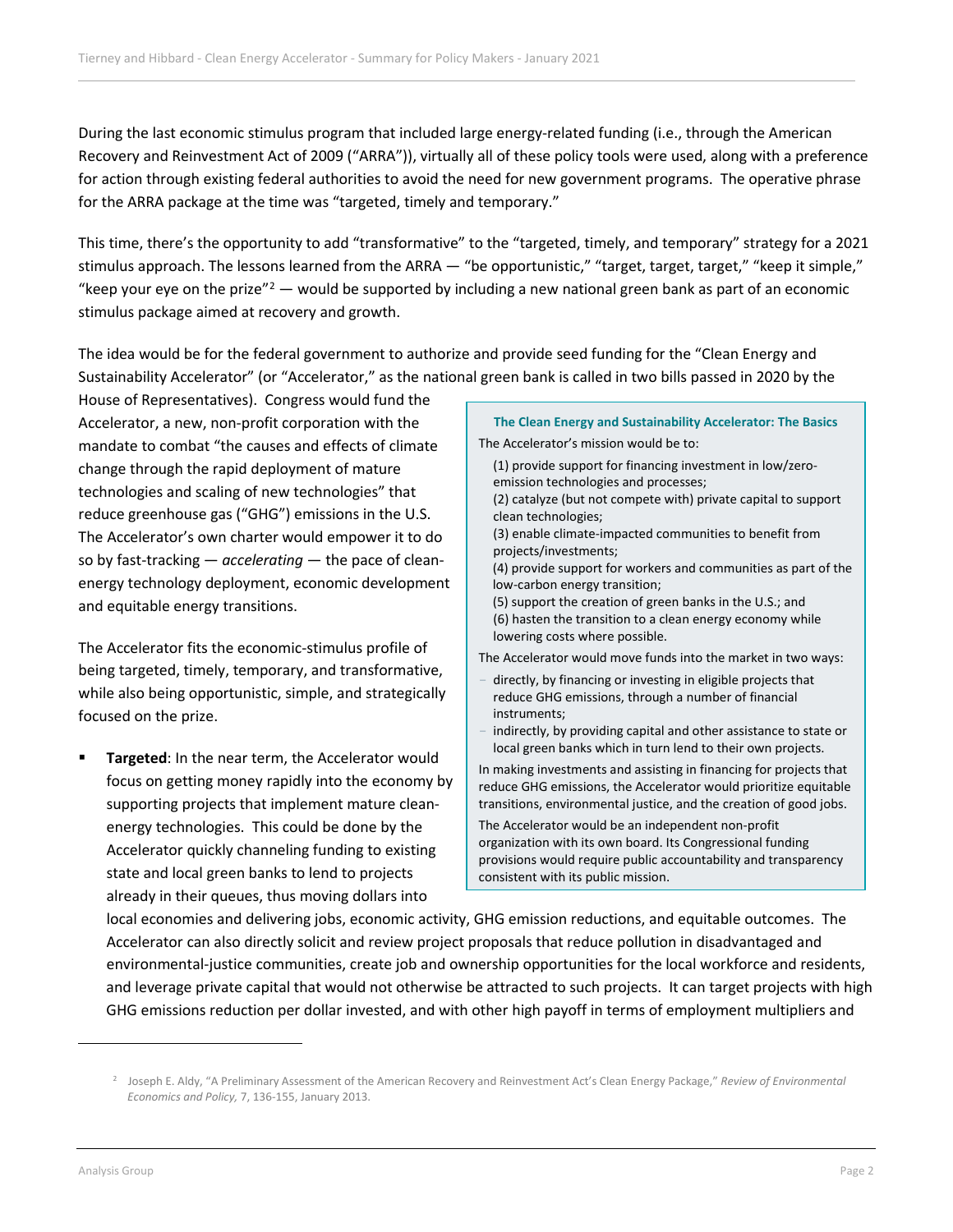equity outcomes. It would ensure that 40 percent of its investment activity is directed to serve climate-impacted communities. It can target different approaches to suit the needs of different states and regions.

- **Timely and opportunistic:** The legislative language to establish the Accelerator is ready, having been twice approved by the House. It could be introduced again in the House and the Senate. President-Elect Biden has pledged to accelerate investment related to infrastructure and a clean and equitable energy economy; the Accelerator fits this profile. It builds on the lessons learned from the states' decade of experience in successfully setting up and operating green banks, in relying upon public funds to leverage private-sector dollars (with green bank investments of \$1.5 billion since 2011 leveraging an additional \$3.8 billion in private co-investment, for a total of \$5.[3](#page-3-0) billion). $3$  That experience provides a sound template for how to invest in good projects with positive financial outcomes, which can inform how the non-profit Accelerator could carry out its mandates and do so at greater scale. With interest rates currently so low, the federal government can afford to support an aggressive infusion of stimulus dollars into infrastructure, according to leading economic experts.[4](#page-3-1)
- **Temporary and Simple:** Federal action is streamlined, temporary and simple, because once Congress authorizes and provides initial funding for the Accelerator, the next and only subsequent federal action is for the President to nominate three members of the Accelerator's board—no more than two of which may be from the same party—and then for the Senate to confirm those nominations. Thereafter, the Accelerator's implementation moves into the non-profit sector. After the initial seed-

#### **Accelerator Funded Project Example #1: Retrofitting and modernizing homes and communities where low and moderate income households live**

*Accelerator funding can expand the market for privately funded and publicly funded delivery of efficiency measures and investments, rooftop solar projects, community solar, storage resources, and fuel switching appliances and heating systems in underserved sectors and climate-impacted communities.* 

*Benefits include lower energy bills and reduced energy burden for households in communities of color, improved health, and job creation where work is most needed.* 

*Projects can be designed to provide opportunities for low and moderate income households to participate in owning a share of facilities, thus leveraging public and private dollars to stimulate increased economic activity, employment, and wealth creation. The use of near-term dollars funded through the economic stimulus program can lead to on-going GHG emissions reduction in these communities.*

#### **Accelerator Funded Project Example #2: Funding "smart surfacing" to reduce urban heat Islands, lower energy bills, mitigate heatrelated public health impacts, and reduce GHG emissions**

*Urban populations are feeling the effects of climate change. One example is the presence of "heat islands" in cities, which are created by the prevalence of dark surfaces (dark rooftops, pavement, buildings) and the lack of vegetation to absorb heat and pollution, and provide shade.* 

*The impact is significant: Dark surfaces make affected areas of cities almost ten degrees (F) warmer on average than other urban areas, with the highest impacts felt in the most densely populated (and often low-income) inner-city neighborhoods. Heat islands degrade the health and comfort of those that work and live in cities, and increase deaths and hospitalization.* 

*Investments to lighten surfaces in urban areas include simple actions (such as planting trees, and painting roofs and parking lots) as well as investments in solar panels. The Accelerator can provide financing assistance and help bring together lenders, building owners, city/state agencies, and contractors in the relevant sectors. These projects can provide an immediate injection of dollars in inner city neighborhoods to generate economic activity, create local jobs, decrease residents' energy costs, reduce mortality and health impacts, lower GHG emissions, and make cities more livable.*

<span id="page-3-1"></span><span id="page-3-0"></span>

<sup>3</sup> American Green Bank Consortium, "Green Banks in the United States: 2020 US Green Bank Annual Industry Report," 2020.

<sup>4</sup> Jason Furman and Lawrence Summers, "DISCUSSION DRAFT A Reconsideration of Fiscal Policy in the Era of Low Interest Rates," November 30, 2020 (hereafter "Furman and Summers, 2020").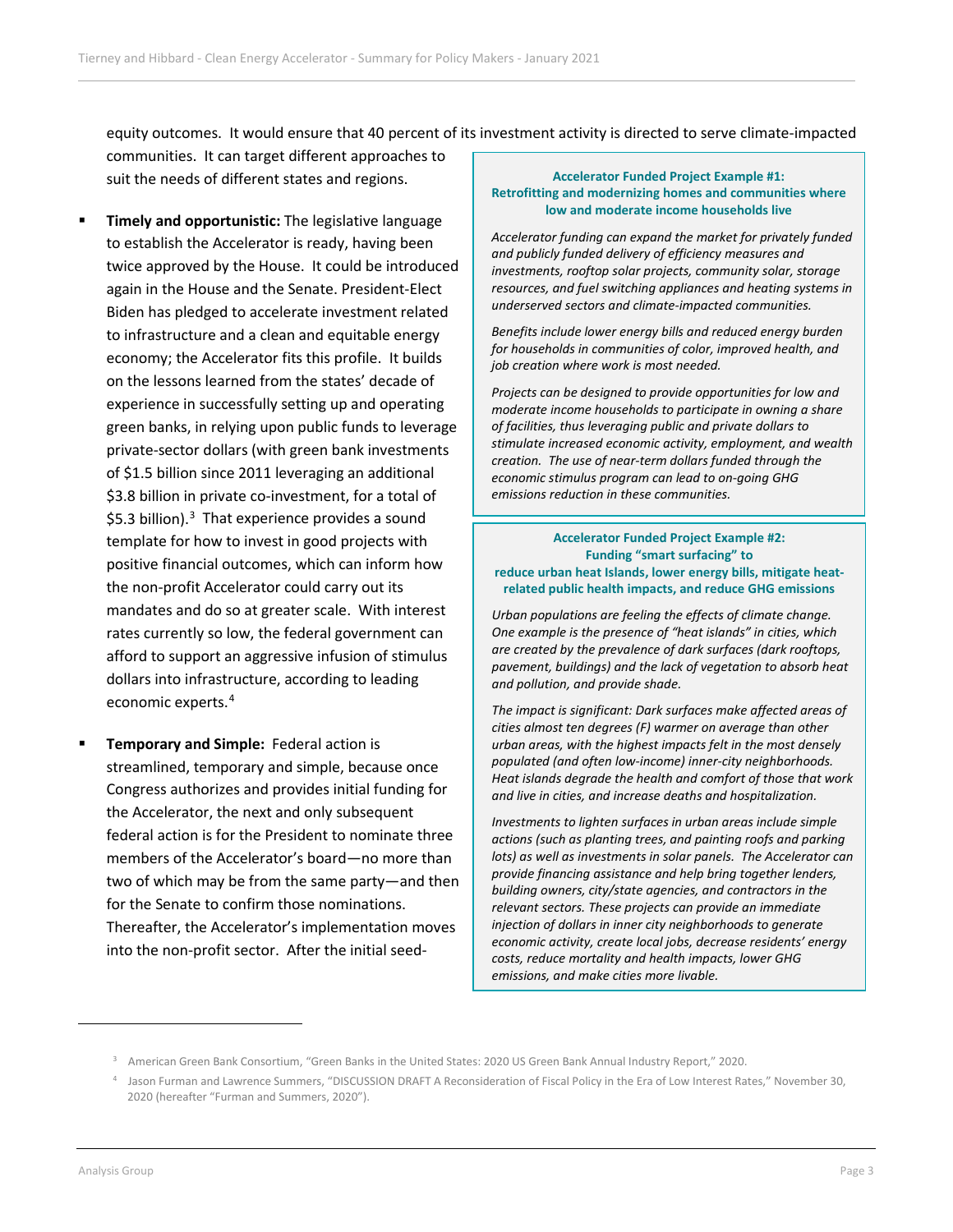funding of the Accelerator by the federal government, its work would not require further appropriations and upon the end of its 30-year life, the Accelerator would return funds to the federal government and the American people. During that period, the Accelerator's investments would be transparent, with regular reporting to Congress.

 **Strategic and transformative:** In addition to providing near-term employment and economic stimulus, Congressional authorization and seed funding of the Accelerator could help keep the eye on the combined prize of economic recovery and growth, job creation, and an equitable transition to a low-carbon economy. The pandemic-induced economic crisis however devastating its widespread impacts creates a moment to invest federal dollars to stimulate the economy while also addressing racial injustice, public health, and the climate crisis. Experience has shown that clean-energy investments have positive and significant macroeconomic and job multipliers. [5](#page-4-0) Directing

#### **Accelerator Funded Project Example #3: Financing the electrification of municipal bus fleets**

*Electrification of medium/heavy-duty vehicles will be needed to meet decarbonization targets, yet will be difficult to accomplish due to cost and other barriers to adoption. Public bus fleets present a unique opportunity for the use of Accelerator funds to speed up vehicle electrification and spur domestic economic activity in the vehicle industry, in a way that promises to save money for municipalities and broadly distribute air quality benefits across states and municipalities.* 

*Buses are ideal candidates for electrification, because: (1) they operate in so many urban areas; (2) they transport children and lowincome populations who are often more susceptible to damage from air pollution; (3) they tend to operate for limited periods so that battery charging can occur at other times; and (4) when not in operation, they are generally located in a common place, allowing for centralized charging infrastructure.*

*The Accelerator's financings and investments can support electric transitions in municipal bus fleets, helping to overcome cost barriers that would otherwise deter uptake, and boosting demand for the supply of new electrification technologies that can be produced domestically. The Accelerator can support a coordinated and integrated approach to accelerating the process of bus fleet electrification. With support and expertise, the Accelerator could overcome many of the administrative barriers to system integration and advantageous pricing. Investments could be targeted to ensure benefits accrue in urban and rural settings, and across municipalities that are geographically and economically diverse.* 

economic stimulus dollar to accelerate the nation's equitable and economically sustainable transition to a clean energy economy with lower GHG emissions is something that the public, states, communities, and corporations support.<sup>[6](#page-4-1)</sup> And there are opportunities to invest in clean-energy projects in every state.

This white paper discusses the potential role of a new national green bank — specifically, the Clean Energy and Sustainable Accelerator — in addressing the nation's economic, social justice and climate crises. The paper provides an overview of the Accelerator concept, including its mandate and mission, how it would be organized and governed, how it would conduct its work, and how it would differ from other state and local green banks in the United States. The paper describes the types of problems that the Accelerator is designed to tackle, and how it can address them. Finally, the paper provides examples of ways that the Accelerator can stimulate new, near-term clean-energy investment, jobs, equitable transitions, and progress in reducing GHG emissions through immediate action and investments.

This paper focuses on near-term economic stimulus outcomes that could result from the Accelerator. A companion paper by The Brattle Group looks at what the Accelerator could accomplish over its longer life.

<span id="page-4-1"></span><span id="page-4-0"></span> $\overline{a}$ 

<sup>5</sup> See Analysis Group state-specific stimulus studies for Advanced Energy Economy, summarized in the Appendix.

 $6$  "Two-thirds (66%) of Americans want future federal stimulus packages to include creating new jobs and new technologies to reduce future global warming." Jon Krosnick and Bo MacInnis, "Climate Insights 2020 Surveying American Public Opinion on Climate Change and the Environment," Resources for the Future, September 23, 2020.